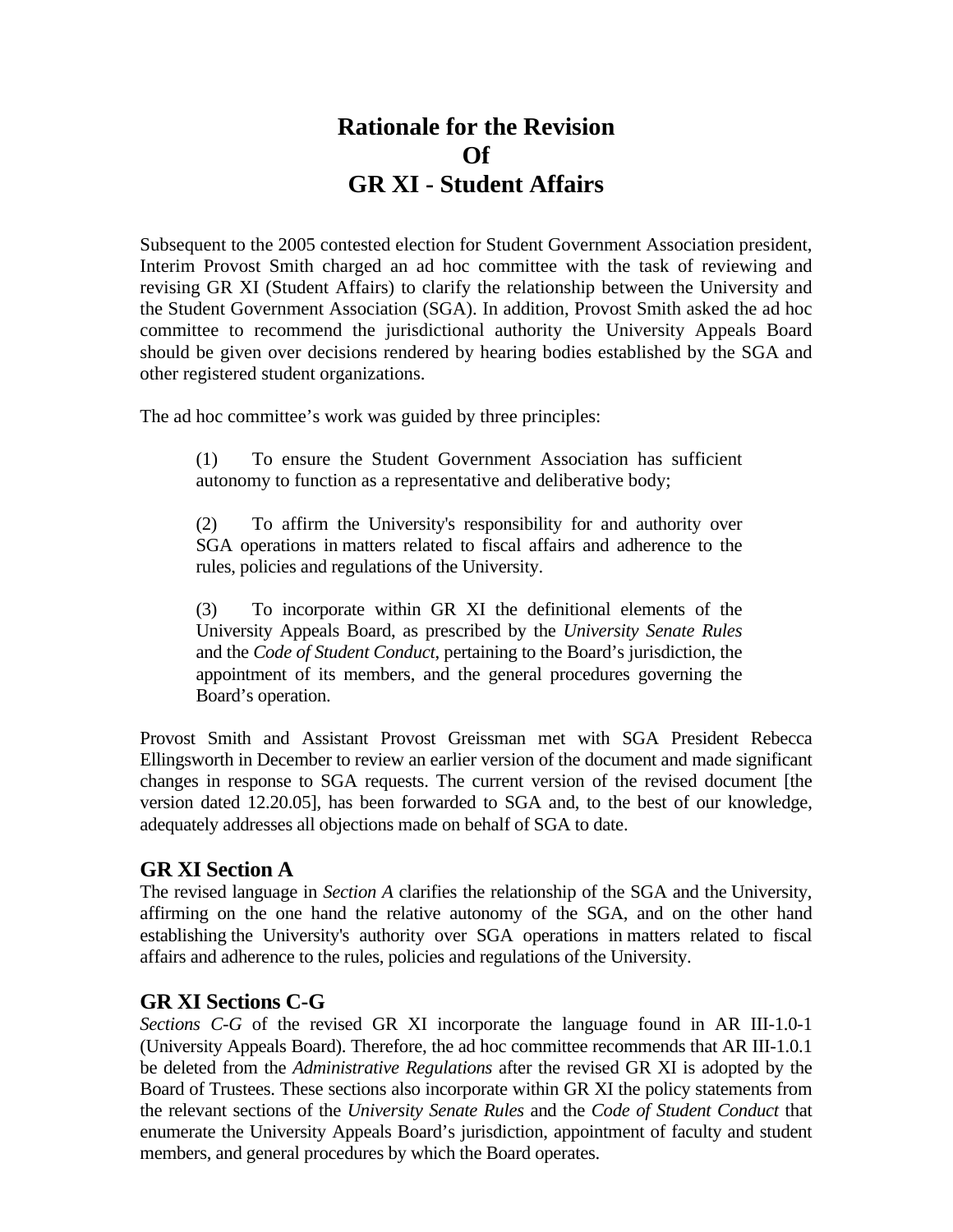The ad hoc committee recommended and Provost Smith accepted the following changes to the policies governing the University Appeals Board. A rationale for each policy change is provided.

#### (1) GRXI C.3(c)

### RECOMMENDED CHANGE

The UAB shall have jurisdiction over final decisions of University hearing agencies in which a student alleges a violation of student rights. In a case involving a student election in which a candidate alleges that his or her student rights were violated, the UAB may affirm the decision of the Student Government Association appellate body, refer the matter back to the Student Government appellate body to correct the error identified by the UAB, or affirm or void the election. The jurisdiction of the UAB does not extend to the selection of the President of the Student Government Association.

#### RATIONALE

Whenever a student alleges his/her rights have been violated the University has a compelling interest to ensure that the aggrieved student is afforded the right of final appeal to a University appointed hearing agency, namely the University Appeals Board. The inclusion of language on student elections honors a request to the Provost by the SGA President that the decisions of the University Appeals Board not determine the final selection of the President of the Student Government Association.

### (2) GR XI D.2/GR XI D.3

#### RECOMMENDED CHANGE

D.2 A hearing panel of the UAB shall consist of nine (9) members, at least five (5) of whom are faculty members, and a Hearing Officer, who shall be the chair.

D.3 A quorum for the conduct of business will be nine (9) members including the Hearing Officer, at least five faculty members (exclusive of the Hearing Officer) and at least one (1) student.

#### RATIONALE

To avoid tie votes, the number of members constituting a quorum should be an odd number.

(3) GR XI E.1

# RECOMMENDED CHANGE

1. The Hearing Officer

The Hearing Officer shall be the Chair of the hearing panel and shall be a person with training in the law appointed by the President of the University for a three-year term, subject to reappointment.

#### RATIONALE

The learning curve for a hearing officer is measured in years and not a single year. Annual reappointment is counterproductive.